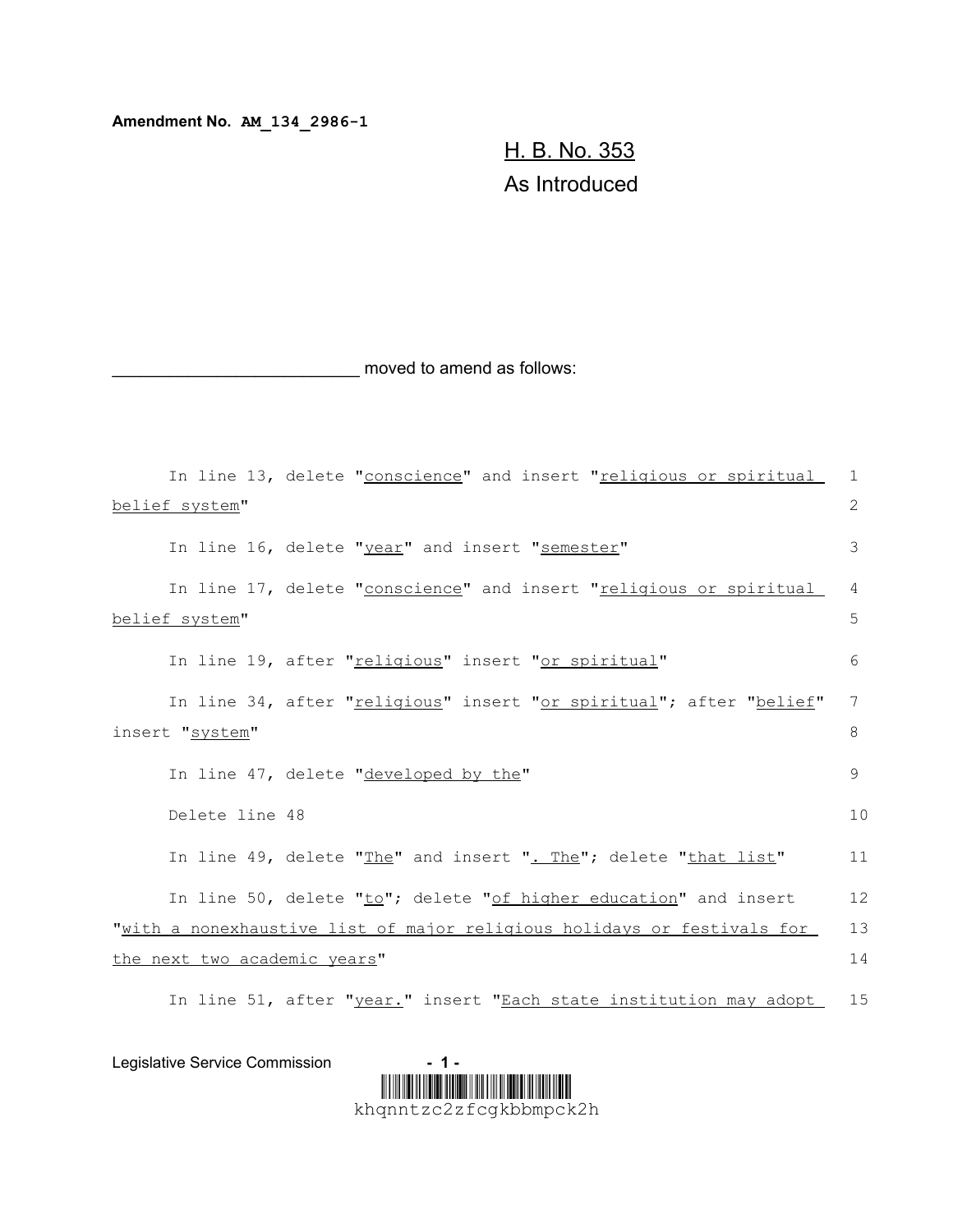| the chancellor's list in its entirety or choose which holidays to include 16 |  |  |  |  |  |  |
|------------------------------------------------------------------------------|--|--|--|--|--|--|
| on its list.                                                                 |  |  |  |  |  |  |

| Each time a state institution's policy is posted, printed,       | 18 |
|------------------------------------------------------------------|----|
| or published, including as described in divisions (C) and (D) of | 19 |
| this section, the state institution shall include a statement    | 20 |
| that the list is nonexhaustive, and the list may not be used to  | 21 |
| deny accommodation to a student for a holiday or festival of the | 22 |
| student's faith or religious or spiritual belief system that     | 23 |
| does not appear on the list.                                     | 24 |
| Nothing in this section, and no inclusion or exclusion of        | 25 |

this section, and no inclusion or exclusion of a religious holiday or festival on the list posted by a state institution, shall preclude a student from full and reasonable accommodations for any sincerely held religious beliefs and practices with regard to all examinations or other academic requirements and absences for reasons of faith or religious or spiritual belief system provided under this section." 26 27 28 29 30 31

The motion was \_\_\_\_\_\_\_\_\_\_ agreed to.

| SYNOPSIS                                                        | 32 |
|-----------------------------------------------------------------|----|
| Modifies accommodations policy                                  | 33 |
| R.C. 3345.024                                                   | 34 |
| Permits a student, under a state institution's religious        | 35 |
| accommodations policy, to take absences for reasons of faith or | 36 |
| religious or spiritual belief system (rather than reasons of    | 37 |
| faith or conscience).                                           | 38 |